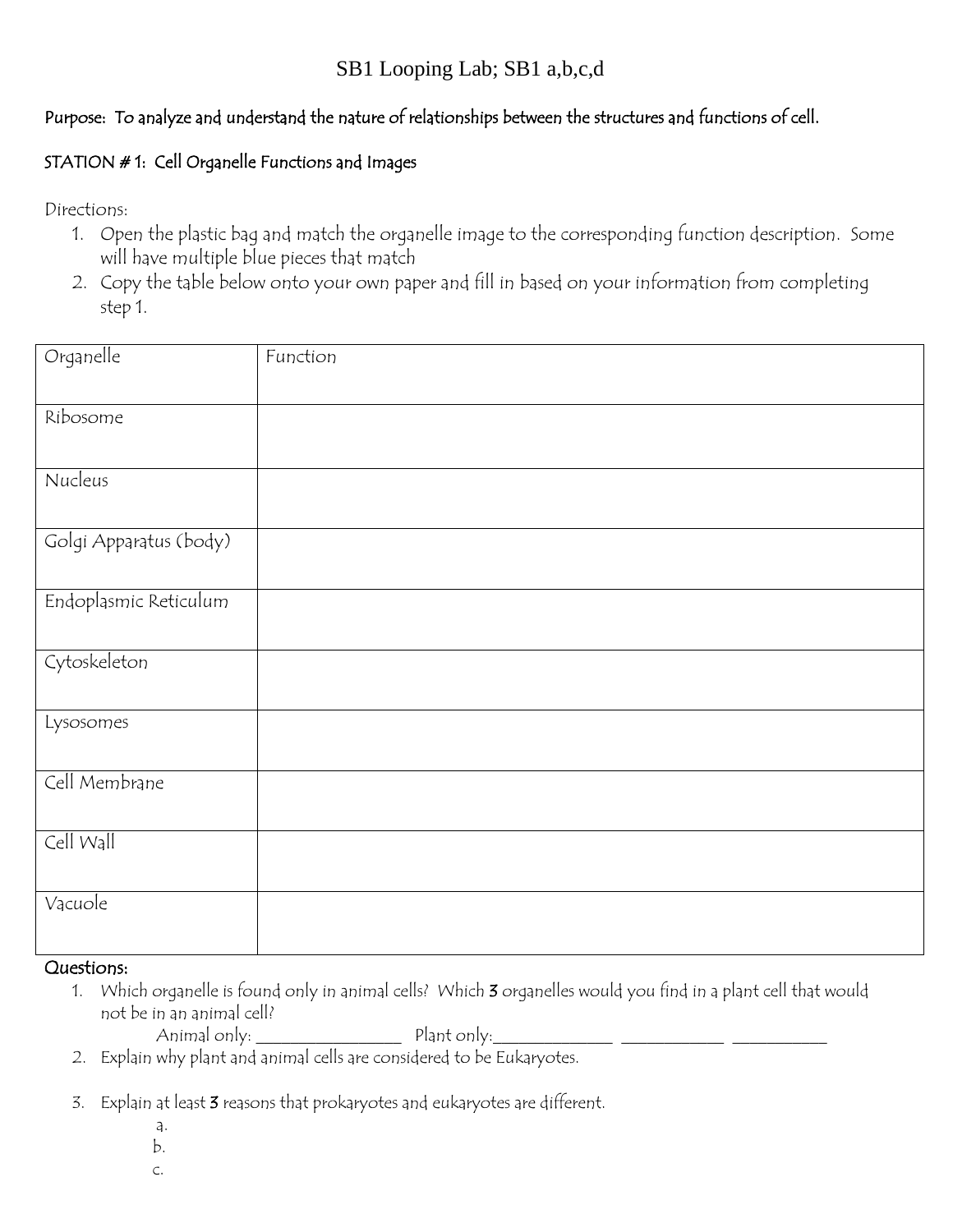## SB1 Looping Lab; SB1 a,b,c,d

### STATION #2: MACROmolecule Manipulative

\_\_\_\_\_\_\_\_\_\_\_\_\_\_\_\_\_\_\_\_\_\_\_\_\_\_.

Directions: Take the pieces out of the plastic bag and complete the following tasks:

- 1. Locate the 4 macromolecule labels and their monomers.
- 2. Place the correct examples with its matching macromolecule.
- 3. Locate the pop-bead directions and create your macromolecules.
- 4. Locate the lettered puzzle pieces. Unscramble the letters and write the correct word here:

Questions:

1. Copy down and complete the following table according to the information you put together in the steps above. You will have to fill in the function from memory.

| Macromolecule | Monomer | Examples | Functions |
|---------------|---------|----------|-----------|
|               |         |          |           |
|               |         |          |           |
| Carbohydrates |         |          |           |
|               |         |          |           |
|               |         |          |           |
| Lipids        |         |          |           |
|               |         |          |           |
|               |         |          |           |
| Nucleic Acids |         |          |           |
|               |         |          |           |
|               |         |          |           |
| Proteins      |         |          |           |
|               |         |          |           |
|               |         |          |           |

- 2. Connect at least 3 organelles with a different macromolecule (example: nucleus and nucleic acids- ---you cannot use this example).
- 3. What element are all macromolecules based on? Why?

4. Examine the cell membrane model and please do not invert or remove the cover. Thoroughly describe this fluid mosaic model, its composition and its role in maintaining homeostasis.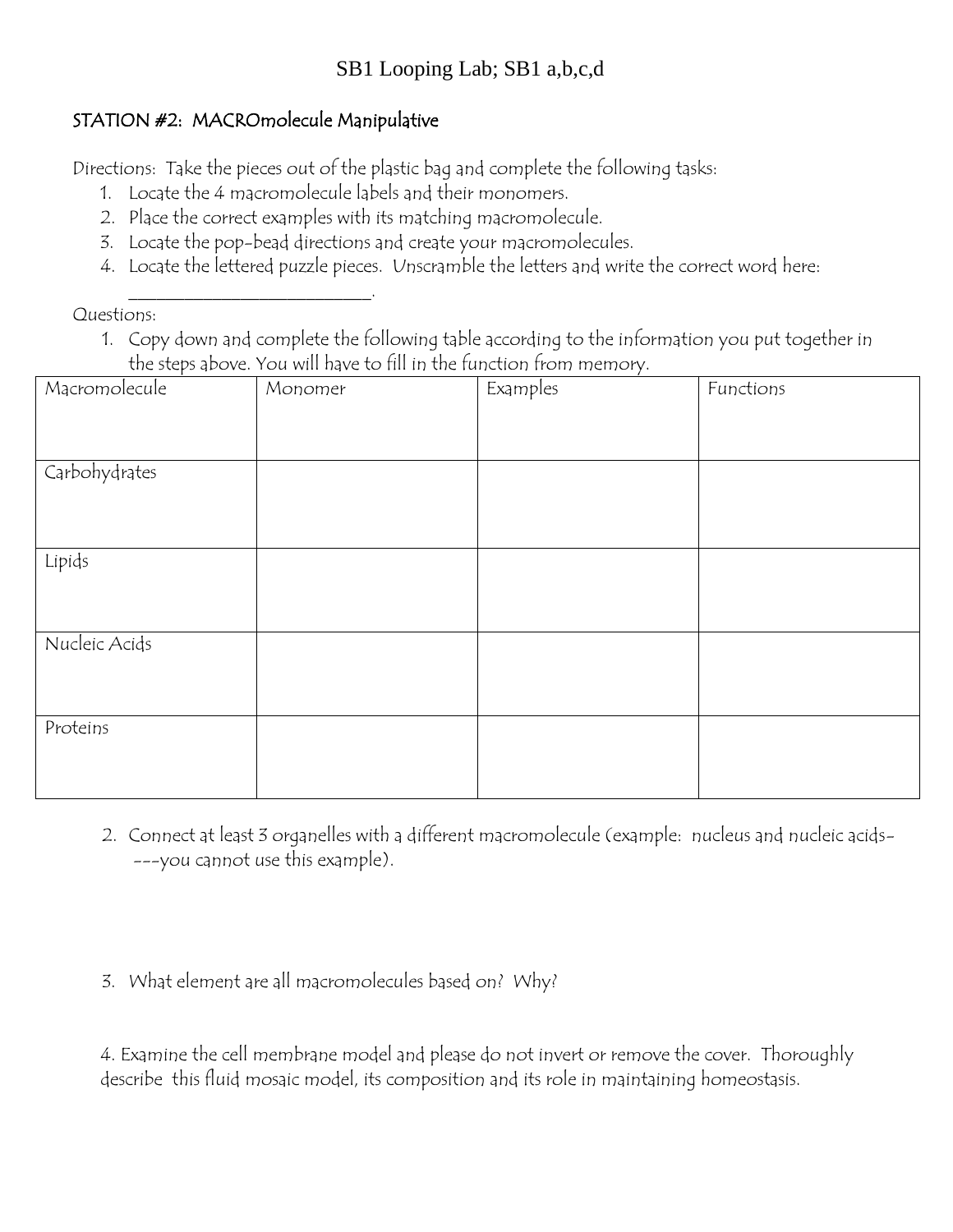## SB1 Looping Lab; SB1 a,b,c,d

### STATION # 3: Diffusion Lab

Directions:

- 1. Place 150 ml of ice water in a 250 ml beaker. Record the initial temperature.
- 2. Place 150 ml of water in a 250 ml beaker. Record the initial temperature. Turn knob to 4 on the hot plate
- 3. Place 150 ml of water in a 250 ml beaker and leave it on table. Record the temperature.
- 4. Start answering the questions below and set timer and resume directions in 10 minutes.
- 5. After 10 minutes record the final temperature of each beaker in the table below.
- 6. After the 10 minutes is up add two drops of food coloring to each of the beakers. Start timer.

7. Record the amount of time it takes for the entire food coloring to appear evenly in all 3 beakers.

| Beaker | Temperature Initial | Temperature Final | Time (sec) for Diffusion |
|--------|---------------------|-------------------|--------------------------|
|        |                     |                   |                          |
|        |                     |                   |                          |
|        |                     |                   |                          |
|        |                     |                   |                          |
|        |                     |                   |                          |
|        |                     |                   |                          |
|        |                     |                   |                          |

Questions:

- 1. Describe the direction molecules flow during passive transport.
- 2. Explain the difference between active and passive transport.
- 3. Which two macromolecules can be related to facilitated diffusion?
- a. b.
	- 4. Describe why you observed a difference in the food coloring diffusion in each of the beakers.
	- 5. a. What is the independent variable in this experiment? \_\_\_\_\_\_\_\_\_\_\_\_\_\_\_\_\_\_\_\_\_
		- b. What is the dependent variable in this experiment? \_\_\_\_\_\_\_\_\_\_\_\_\_\_\_\_\_\_\_\_\_\_\_\_\_\_
		- c. Which beaker is the control? \_\_\_\_\_\_\_\_\_\_\_\_\_\_\_\_\_\_\_\_\_\_
		- d. List 3 examples of constants: \_\_\_\_\_\_\_\_\_\_\_\_\_\_\_ \_\_\_\_\_\_\_\_\_\_\_\_\_\_ \_\_\_\_\_\_\_\_\_\_\_\_\_\_\_

6. Examine the diffusion model. Describe HOW molecules would move to reach homeostasis and justify your responses. Refer to them each by their color.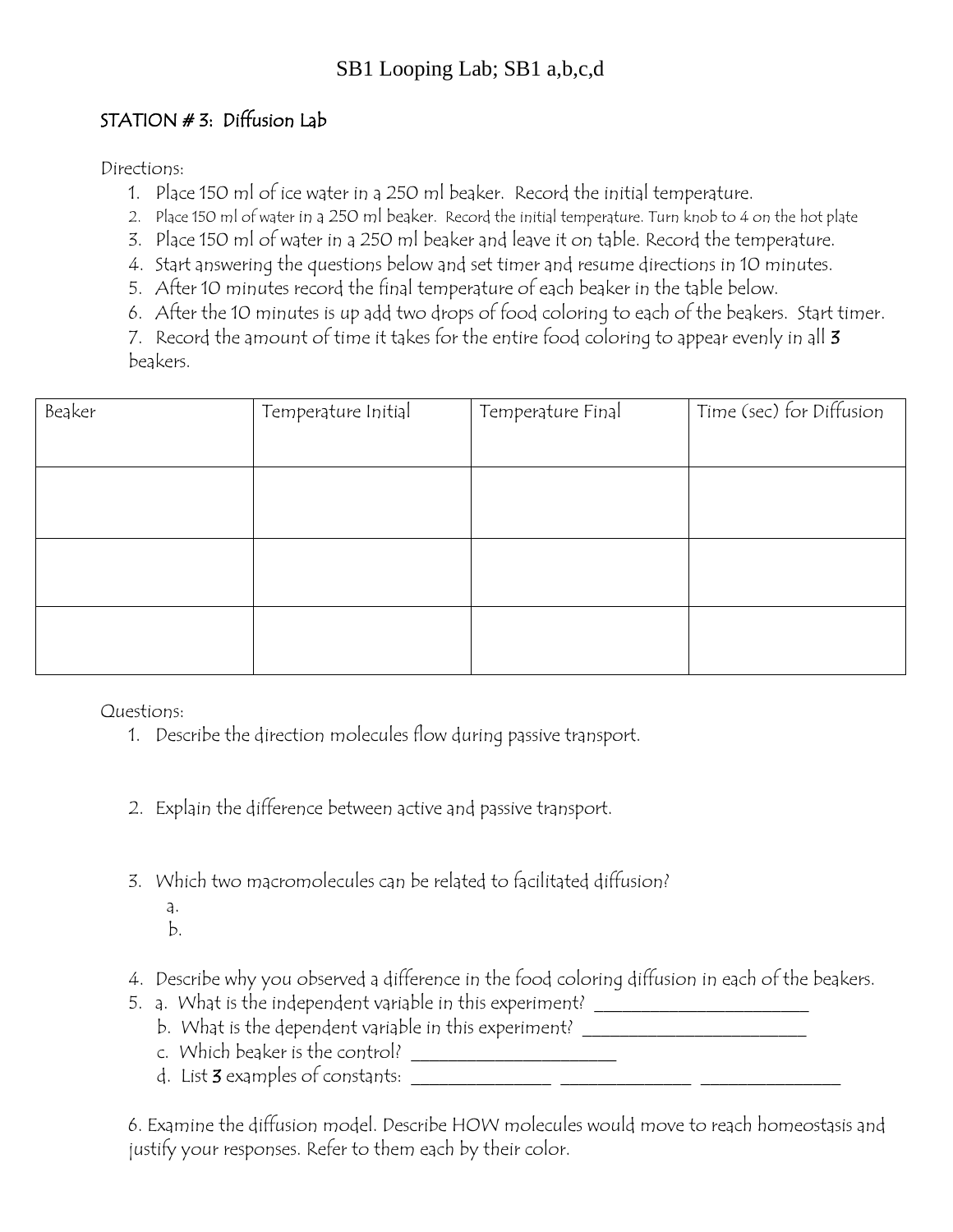## SB1 Looping Lab; SB1 a,b,c,d

#### STATION # 4: Osmosis Outcomes and Homeostasis

Directions:

- 1. Open the bags and match the 8 cell/solution examples with their appropriate labels (hypertonic, hypotonic, and isotonic).
- 2. In the space provided below write the corresponding solution label with the cell number.

| Cell 1: $\qquad \qquad$        |  |
|--------------------------------|--|
|                                |  |
|                                |  |
|                                |  |
| Cell 5: $\qquad \qquad$        |  |
| Cell 6: $\qquad \qquad$        |  |
|                                |  |
| Cell 8: ______________________ |  |

#### Questions:

- 1. Explain how your cell membrane is similar to a window screen.
- 2. What characteristic of living things is the reason that water and other materials will move across the cell membrane?
- 3. Is osmosis a type of passive or active transport?
- 4. Define the two characteristics/properties of water. Give an example of each.
	- a.
	- b.